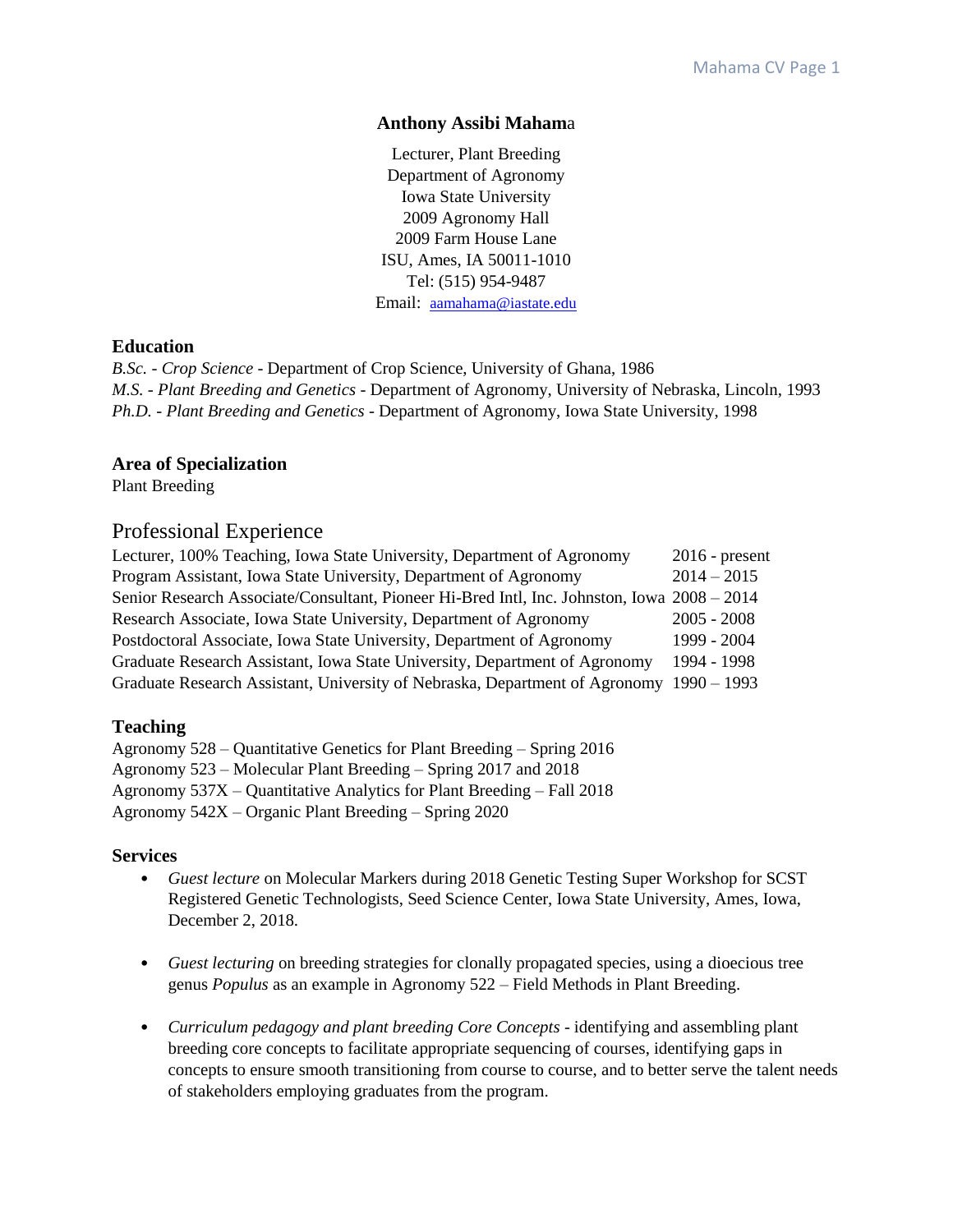- *Major Professor:* Advising MS Plant Breeding students on their Creative Component research.
- *Reviewer* for Plant Breeding Journal.

## **International Efforts**

- Coordinated all e-curriculum course content and ALAs into a repository for the Bill and Melinda Gates Foundation funded Improved Master of Science in Cultivar Development in Africa (IMCDA) program in Africa through the Plant Breeding E-Learning in Africa (PBEA) component at ISU.
- Managing PBEA project budget and writing quarterly reports on project activities and progress for the Bill and Melinda Gates Foundation.
- Revising e-modules of core courses for the IMCDA program to recommend content modules linking to bridge gaps, as well as development of additional modules to fill gaps for a comprehensive curriculum matrix for the program, with the eventual goal of identifying the competencies students need to know entering the program and be able to master and apply in their jobs after completing the program.
- Writing modules for missing experimental designs for Quantitative Methods course (on incomplete block, lattice, split-plot).
- Developed an e-module on how to teach use Breeding Management System software (BMS) for the IMCDA program partners.
- Testing and implementing feedback instrument for assessing impact of e-curriculum for the program participants.
- Organizing visits by faculty from participating universities in Africa to ISU to work on course materials and to participate in conferences/symposia/workshops on effective use of materials and teaching approaches, as well as ISU faculty to visit colleagues in respective universities to help with accessing and using material online and to participate in conferences about feedback on course material improvement needs.

# **Commercial Industry Experience**

- Almost six years of liaising between programmers and breeders/agronomists in the development and use of software tools with enhanced/desired functionality to facilitate research operations from experimental design through data collection and analysis.
- Management of multi-stage phenotypic and genotypic data analysis processes and reporting of corporate research data from breeding and agronomic trials spanning multiple crops.
- Troubleshooting and modifying analysis models for appropriate analysis and reliable interpretation and decision making.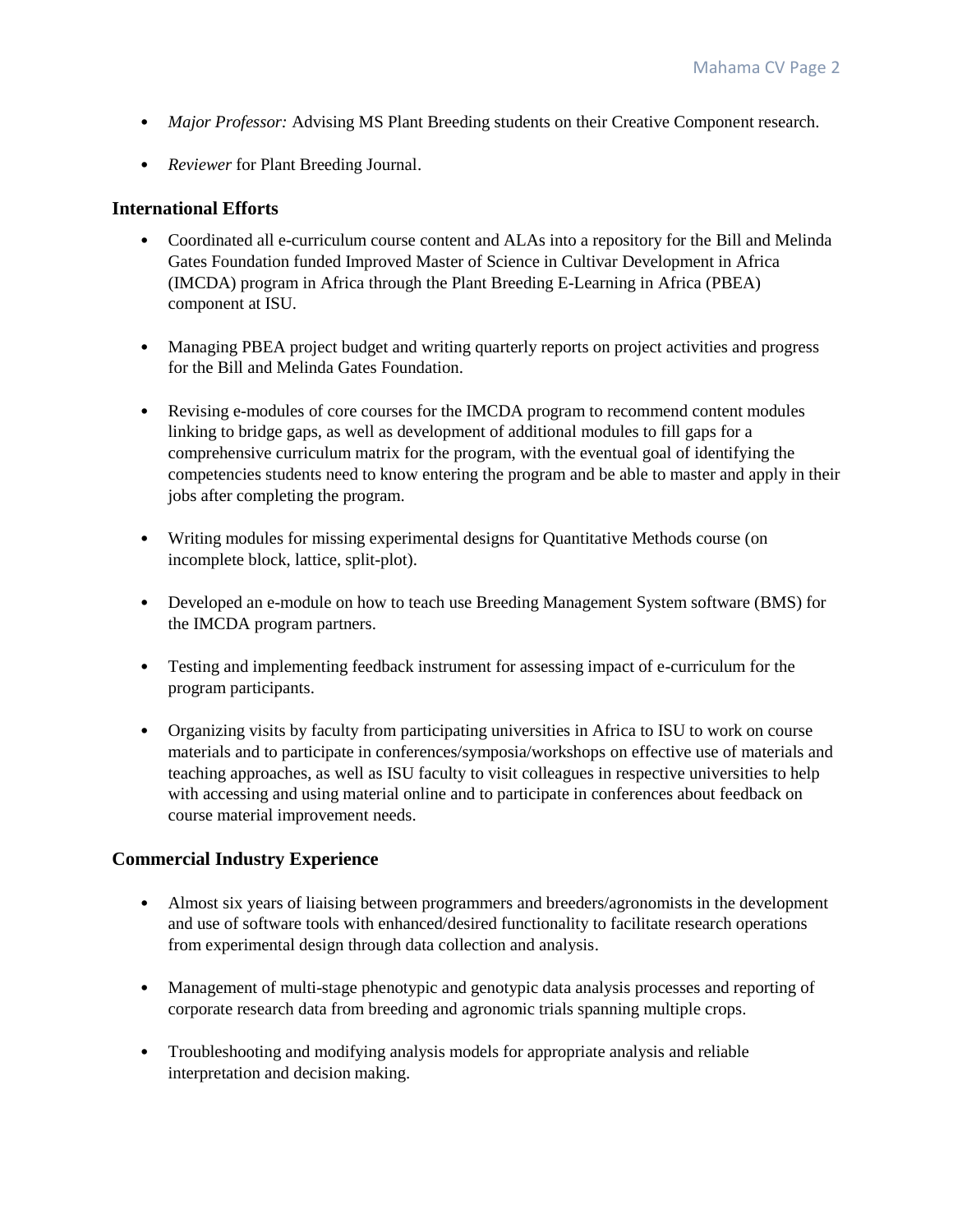• Writing documentation, user manuals for software and teaching/training breeders/agronomists and supporting staff on software use via live demonstrations and PowerPoint presentations, alongside consulting through telephone and instant messaging during software use by Pioneer researchers at corporate locations around the globe.

# **Highlights of Achievements**

- Reviewed for Plant Breeding Journal.
- Successfully instructed Quantitative Genetics Course during Spring Semester, 2016.
- Organized a one-week workshop at ISU that brought in participants from Africa and out of state within the US to work on devising a strategy for reviewing and adapting e-curriculum to meet the near term and long term teaching needs for training industry ready MS level plant breeders for Africa, February 29-March 4, 2016.
- Coordinated the development, e-learning format packaging and delivery of e-curriculum content to Gates Foundation and African University Counterparts.
- Successfully tested and recommended production release of different breeding/agronomic corporate software, provided yearly training sessions, continued support during use of software by researchers at corporate locations around the globe, and wrote documentations for software.
- Queried relational databases to identify problem data and recommend desired changes to maintain data integrity, and also recommend software application updates to provide functionality needed by researchers to view data in easier to manage format.
- Successfully isolated plant genomic DNA and used simple sequence repeat molecular markers to genotype and map quantitative trait locus (QTLs) in maize recombinant inbred line populations.
- Successfully trained and coached graduate students to isolate and manipulate DNA and to use molecular markers to complete thesis projects.
- Successfully cloned and delivered novel maize genes for functional analysis following quantitative-RT-PCR and Northern Blot validation of microarray results.
- Successfully transferred a bacterial gene via particle bombardment into soybean, and identified disease resistant plants with single copy of the transgene using Southern Blot analysis.
- Isolated and processed Taq polymerase for in-house laboratory use.
- Used artificial inoculation to classify rice deletion mutant lines and determined that two closely related rice pathogens, *Xanthomonas* pathovas *oryzae* and *oryzicola*, colonize different tissues of the same host plant.
- Identified viable pollen for use in cottonwood (*Populus*) breeding by hand-crossing, using the tetrazolium staining technique.
- Evaluated and identified planting technique to speed up seedling growth in the greenhouse to eliminate a one-year delay before field planting.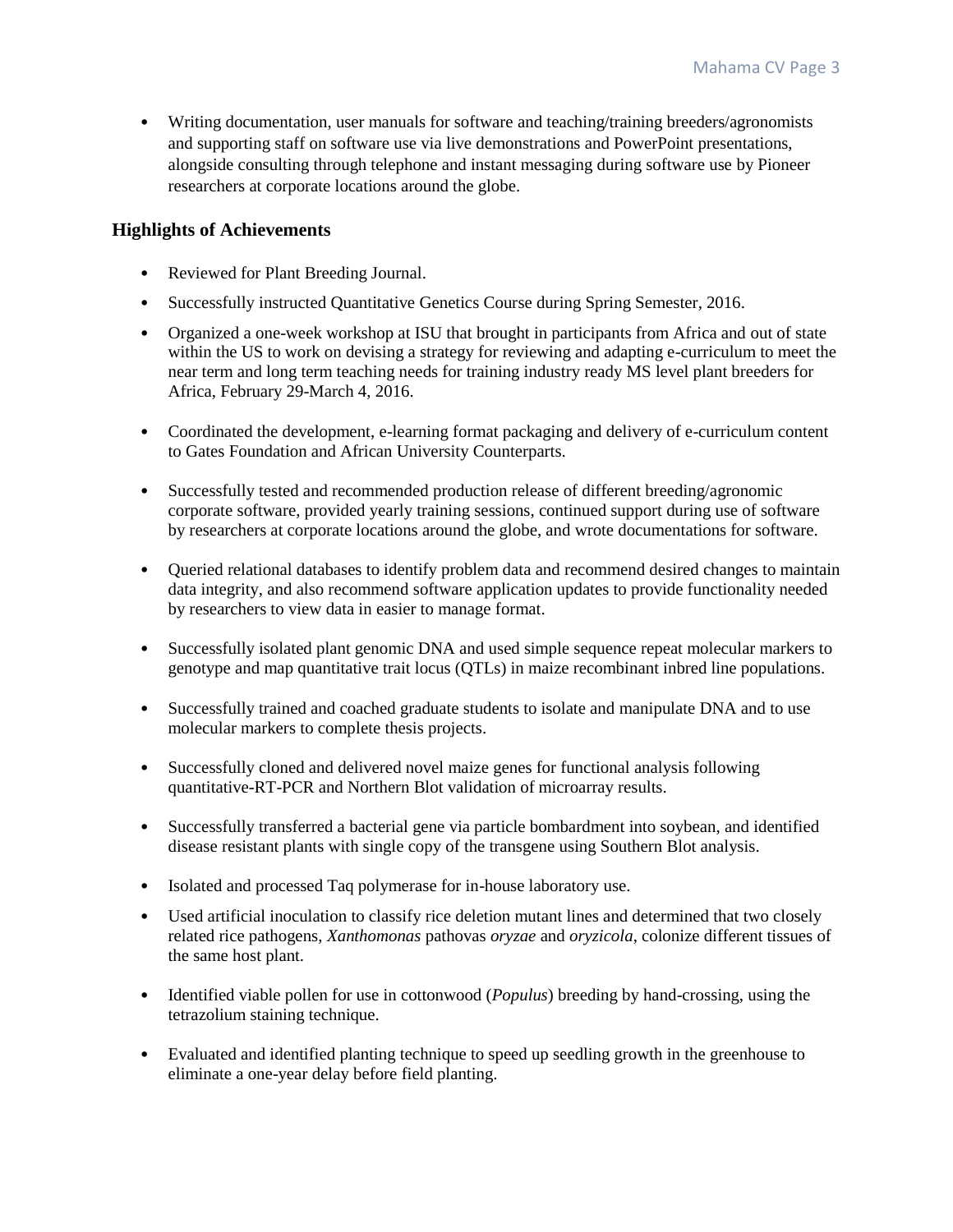- Coordinated and led conduction of multilocation progeny tests and selection of improved cottonwood clones for large scale testing and eventual release.
- Verified and confirmed that the source of inoculum of cottonwood leaf rust pathogen was local rather than from surrounding regions by genotyping pathogen samples from different origins in the North Central USA with simple sequence repeat molecular markers.
- Derived new mathematical equations and successfully analyzed genetic data involving seedling lethal mutants and chromosomal translocations.
- Proved that two genetic linkage groups previously thought as different were the same linkage group.
- Definitively established the correct order of genes on soybean chromosomes.
- Used genetic techniques to verify and confirm that seedling vigor was controlled by a single dominant gene, and that additive genetic effects were the most important in the inheritance of that trait.
- Managed F2 population and F3 families of grain sorghum, identified desirable plants and families for further advancement/improvement and/or breeding.

# **Skills in Molecular Biology Techniques:**

*DNA, RNA and protein isolation and manipulation, including:*

- Southern blotting for determination of stable transformation and copy number
- Simple sequence repeat DNA markers for QTL mapping in maize populations
- PCR, isolating, and cloning genomic and cDNA for novel gene identification
- Construction of gene expression vectors for *in planta* expression studies involving βglucuronidase (GUS) and Luciferase reporter genes
- Artificial inoculation of mutagenized and transgenic rice plants with bacterial pathogens and analysis of plant responses
- Gene transfer by Particle gun bombardment

# **Special Computer Skills:**

- Mapping software: LINKAGE-1, MapMaker/QTL, QTL Cartographer
- Statistical software: Statistical Analysis System, Hyperion and Aqua Data Studio database querying software
- Cooperate relational database management
- Cooperate software applications testing and production release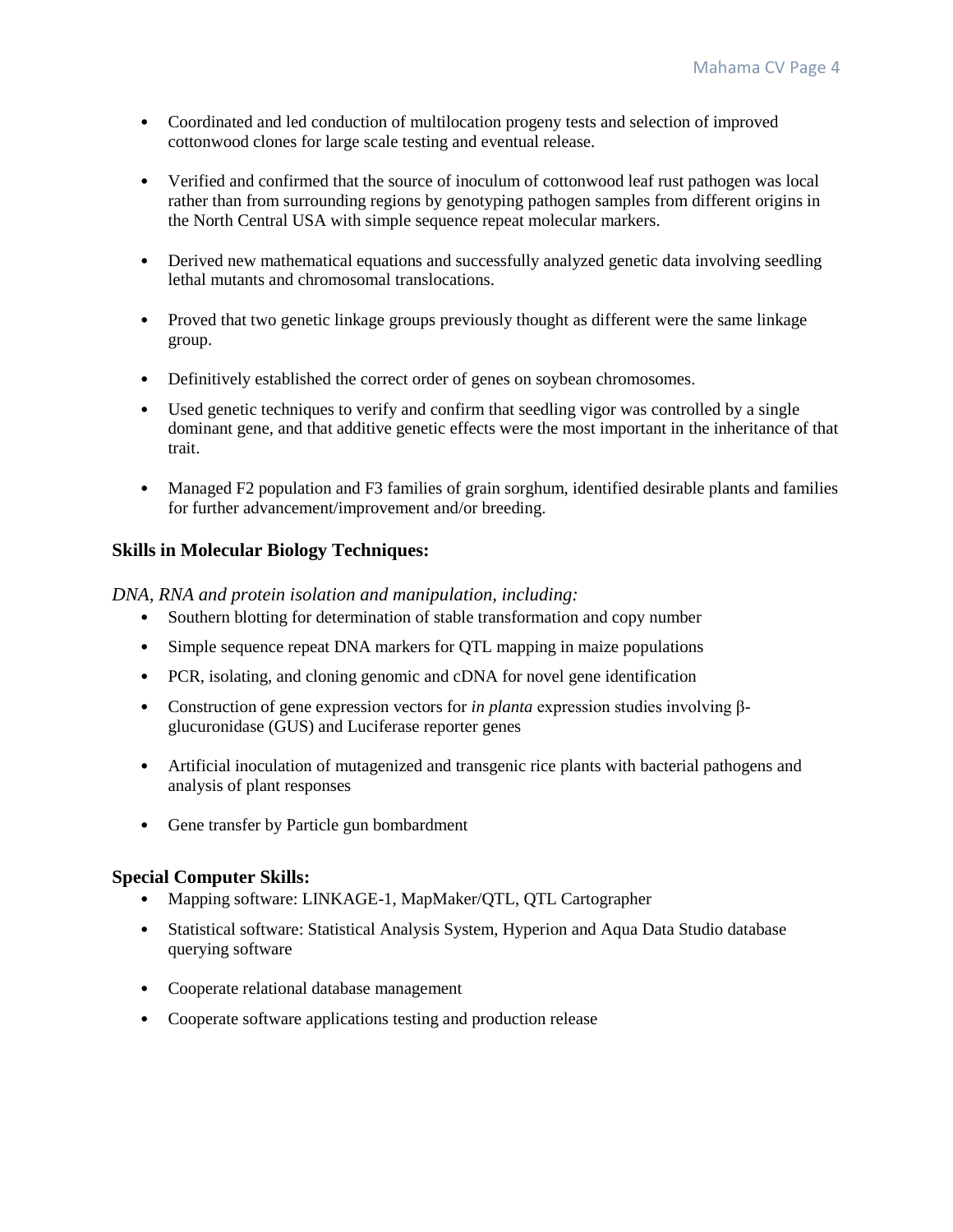#### **Iowa State University Community Community Community Community Community Community Community Community Community Community Community Community Community Community Community Community Community Community Community Community Program Assistant Plant Breeding E-Learning in Africa Program**

#### **Department of Agronomy**

- Substituted to teaching courses as wells developed new courses for teaching in the MS Plant Breeding Distance program
- Lead development of core concepts/core competencies for plant breeding curriculum targeting M.S./Ph.D. level students
- Coordinate and advise on working budget of the program, organizing meetings for participating faculty and staff members in ISU and for management team at ISU with counterparts in the Gates Foundation funded Improved Master of Science in Cultivar Development in Africa (IMCDA) program in Africa
- Coordinate development and delivery of e-modules for the various courses of the IMCDA program to the development laboratory for electronic conversion and successful first round delivery of modules to Foundation and African counterparts for review, revision, and use in their resident M.Sc in Plant breeding programs
- Coordinate creation of a repository of e-modules and applied learning activities for the five courses in CyBox for access and use by the Foundation, and by participating ISU and African faculty and students.
- Work closely with the development laboratory to test and fix to improve functionality issues with the electronic delivery tool for playing e-modules
- Review all modules (both converted and MS Word drafts) for content and errors and making linkages among modules within and among courses to facilitate student learning and to identify gaps in terms of competencies for enriching the curriculum matrix with additional e-modules or courses
- Develop e-module to teach how to use the Breeding Management System software for managing breeding programs
- Coordinate domestic and international travel arrangements for faculty and staff and personally traveled to attend annual conferences and for face-to-face meetings at participating institutions in Africa to gather feedback on e-modules delivered to them and gain firsthand information on capacity at institutions for furthering and sustaining the program
- Present posters on program activities and accomplishments at the Plant and Animal Genome Conferences in San Diego, California, (PAGXXIII) on January 10-14, 2015, PAGXXIV on January 9-13, 2016, and also at the Global Food Security Consortium and the Leroy and Barbara Everson Seed and Biosafety Symposia in Ames, on April 14-15, 2015, and April 13-14, 2016.

**Pioneer Hi-Bred Int'l Inc. November 2008 to July 2014**

Senior Research Associate Field Research Information Management

• Lead support effort for several North America research centers on breeding/agronomy software applications use and database features in order to ensure data integrity and facilitate consistent use of software tools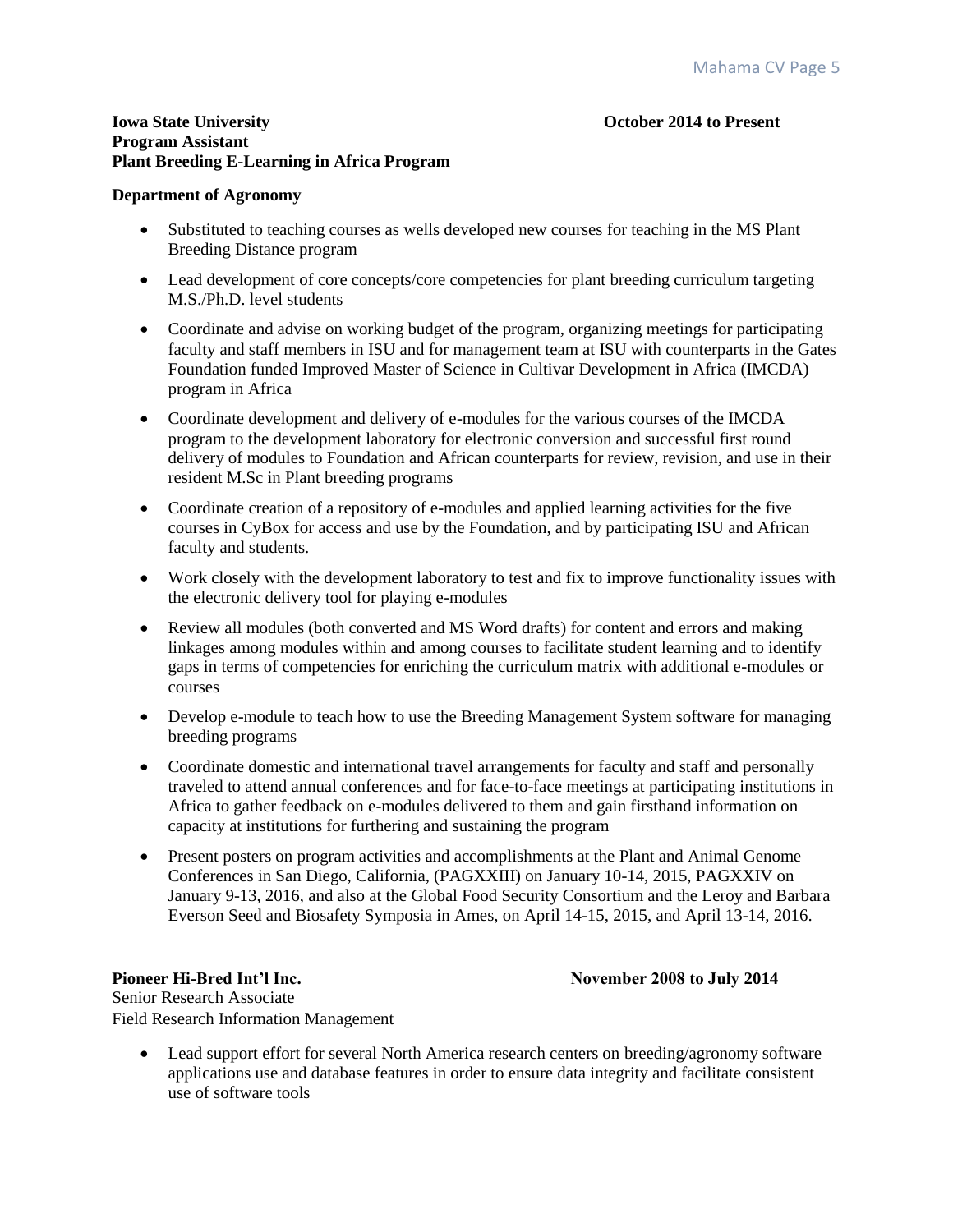- Lead field research data analysis processes, identify improvement requirements for further development for enhanced performance
- Test and release software bug fixes along with enhancements and new features
- Train and teach clients company-wide and team members on analysis processes/systems and software tools in order to ensure correct use and facilitate decision making process
- Develop process documentation and user manuals for hardware and software applications as well as provide live demos on how to use software and manuals
- Proactively check experimental designs/assignment options to identify and rectify problems before data entry and analysis to ensure data integrity.
- Check automated and user initiated data analysis processes, and recommend appropriate corrective measures to clients to ensure desired results are obtained.
- Reactively identify and correct data analysis problems and work with developers to correct problems and remediate software.
- Work in a team with statisticians to test and verify new models and more appropriate calculations of statistics to address data integrity issues.
- Coordinate and support implementation of corporate image analysis system for yield and other trait estimation for corn and multiple other uses across crops, from initiation of hardware design modification and purchase, to training of clients on image capture and analysis software, and image and data reporting applications.

# **Iowa State University, Ames, Iowa January 1994 to November 2008 Laboratory Manager/Research Associate Department of Agronomy**

# Oversee the day-to-day operation of a molecular genetics laboratory to ensure equipment are in working order, purchasing equipment, laboratory supplies, performing EPA safety procedures, and training student workers and visiting scientist working in the laboratories.

- Isolate and prepare Taq polymerase for laboratory use
- Plan and conduct laboratory and field experiments, collect molecular marker and phenotypic data, statistically analyze, and report results.
- Conduct experiments in a gene discovery project in a molecular genetics/biology laboratory, and delivered final products to funding organization.

# **Graduate Student Laboratory Research Associate**

- Hand crossing in soybean to generate all starting planting materials for population development, design, carry out, and analyze experimental results in classical and molecular genetics to verify gene order and correct assignment of linkage groups.
- Teach sections of introductory genetics class as a teaching assistant

## **Laboratory Research Associate**

## **Department of Plant Pathology**

• Perform experiments in a molecular biology/molecular plant pathology laboratory to understand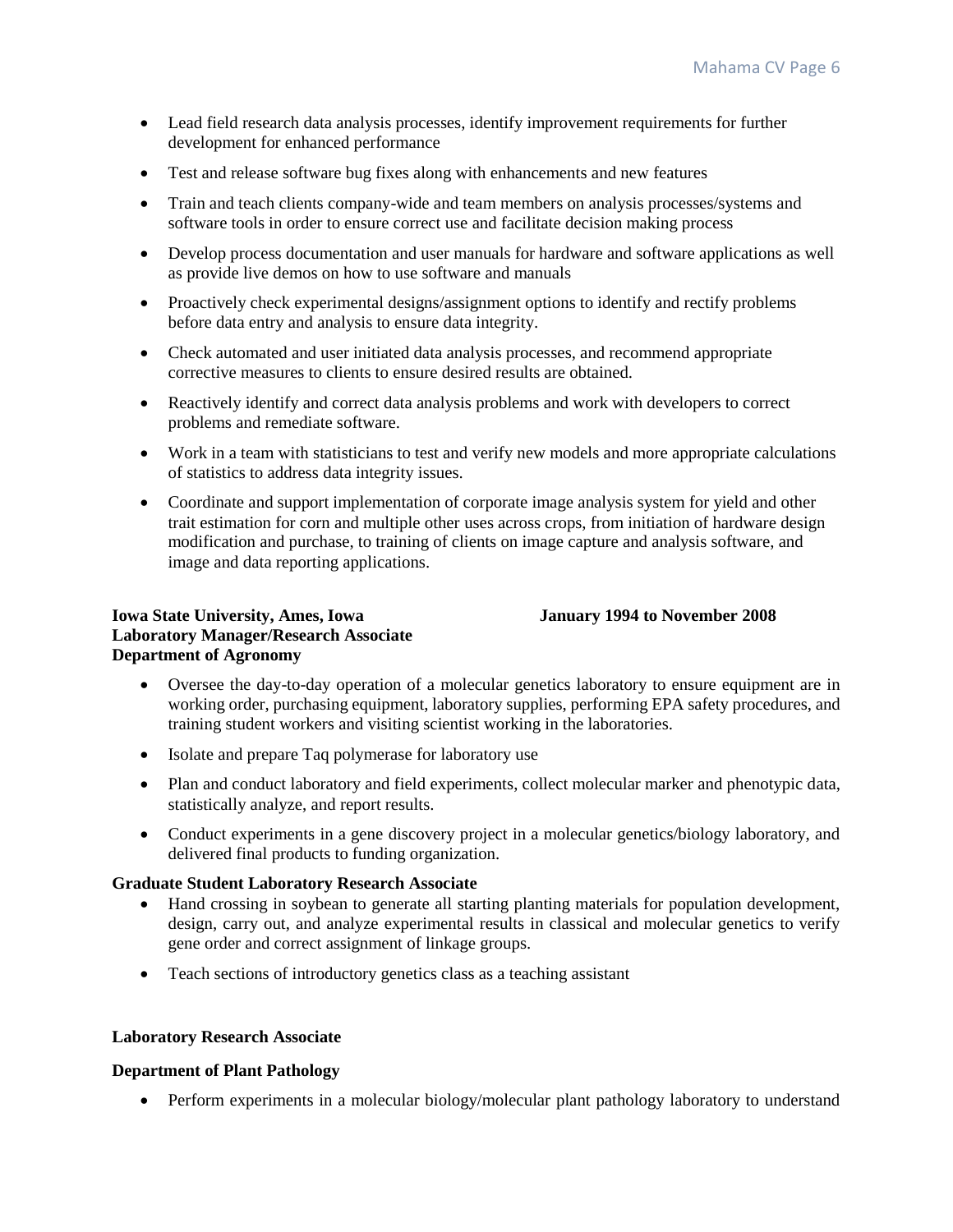the molecular basis of disease resistance

- Artificial delivery of bacterial genes to determine copy number and study soybean blight disease resistance
- Train student interns/hourlies to perform laboratory procedures

### **Department of Forestry**

- Oversee successful conduction of experiments in breeding and genetics laboratory to evaluate the stability of engineered cottonwood plants to insect pests and diseases
- Test and identify viable pollen for greenhouse controlled cross breeding in cottonwood
- Ensure use of appropriate experimental design, data collection and analysis to evaluate clonal performance

#### **University of Nebraska, Lincoln, Nebraska December 1990 to December 1993 Graduate Student Research Associate Department of Agronomy**

 Use hand crossing to generate required amount of seed for field, greenhouse and growth chamber studies to determine the genetics and breeding of seedling vigor in grain sorghum.

### **Peer Reviewed Publications**

Teshale Assefa, **A. Assibi Mahama**, Jean Claude Rubyogo, Matthew W. Blair, Ethalinda K.S. Cannon, Annie V. Brown and Steven B. Cannon. *Under Review*. A Review of Breeding and Genomics Resources for Common Bean (Phaseolus vulgaris L.)

**A. Assibi Mahama**, Richard B. Hall, Ronald Zalesny Jr. 2011. Differential Interspecific Incompatibility among Populus Hybrids in Sections Aigeiros Duby and Tacamahaca Spach. The Forestry Chronicle 87(06): 790-796, 10.5558/tfc2011-096.

Zalesny, R. S. Jr., A. H.Wiese, E. O. Bauer, W. L. Headlee, Jr., R. B. Hall, **A. A. Mahama**, and J. A. Zalesny. 2007. An Inexpensive and Reliable Monitoring Station Design for Use with Lightweight, Compact Data Loggers. Tree Planters' Notes 52 (1):32-35.

Renyi Liu, Clémentine Vitte, Jianxin Ma, **A. Assibi Mahama**, Thanda Dhliwayo, Michael Lee, and Jeffrey L. Bennetzen. 2007. A GeneTrek analysis of the maize genome. PNAS 104(28):11844– 11849. (www.pnas.org\_cgi\_doi\_10.1073\_pnas.0704258104).

**Mahama, A. A.** and R. G. Palmer. 2003. Translocation breakpoints in soybean classical genetic linkage groups 6 and 8. Crop Sci. 43:1602-1609.

**Mahama, A. A.**, K. S. Lewers, and R. G. Palmer. 2002. Genetic linkage in soybean: Classical genetic linkage groups 6 and 8. Crop Sci. 42:1459-1464.

**Mahama, A. A.**, L. M. Deaderick, K. Sadanaga, K. E. Newhouse, and R. G. Palmer. 1999. Cytogenetic analysis of translocations in soybean. J. Hered 90 (6):648-653.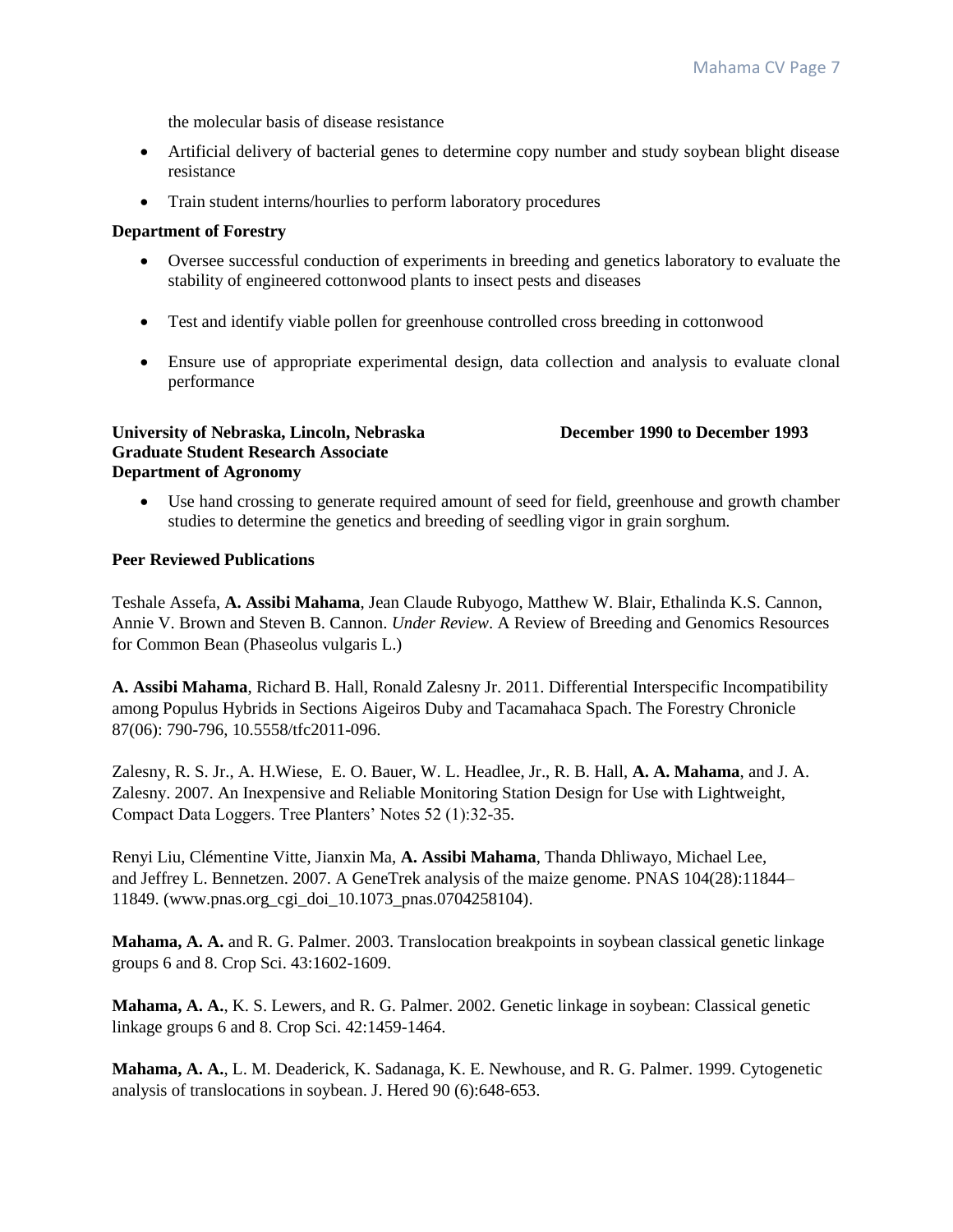### **Newsletter Articles:**

Palmer, R. G. and **A. A. Mahama**. 2004. Two New Necrotic Root Mutants. Soybean Genet Newsl 31 (http://www.soygenetics.org).

**Mahama, A. A.** and R. G. Palmer. 1998. Genetic Linkage in Soybean: Classical Linkage Groups 6 and 8 and 'Clark' Translocation. Soybean Genet Newsl 25:139-140

Mahama, A. A., T. D. Couch, R. G. Palmer, and K. S. Haack. 1995. A modified starch gel electrophoresis procedure for resolving soybean alcohol dehydrogenase band 1. Soybean Genet Newsl 22:173-180

### **Book Chapter:**

Wang, L., **Mahama, A.**, Darnielle, L., Eggengerger, A., Hill, J., and Bogdanove, A.J. (2005) Recognition of the bacterial effector protein AvrPto in soybean- a case of HR-independent resistance, pp. 103-114 in Genomic and Genetic Analysis of Plant Parasitism and Defense, Proceedings of the 9th Japan-US Seminar on Plant-Pathogen Interactions, Shizuoka, Japan, November 1-7, 2003, APS Press, St. Paul.

### **Cultivar Registration:**

Nigam, S. N., K. O. Marfo, **M. A. Assibi**, S. L. Dwivedi, Y. L. C. Rao, and R. W. Gibbons. 1993. 'Sinkarzei' Peanut. Crop Sci. 33:212

## **Meeting Abstracts**:

**A. A. Mahama**, Laura Merrick, Jessica Barb, William D. Beavis, Shui-zhang Fei, Thomas Lubberstedt, Arti Singh, Asheesh K. Singh, Ana-Paula Correia, Michael Retallick, Lizhi Wang, Gaylan Scofield, Gretchen Anderson, Kendall Lamkey, Iowa State University, Ames, IA, Eric (Rick) Mills, Rick Mills Consulting LLC, Ames, IA, Walter P. Suza, Iowa State University, Ames, IA. 2016. Plant Breeding E-Learning in Africa – A Collaborative Effort to Develop and Deliver State-of-the-Art Curriculum for the Next Generation of Plant Breeders. Plant & Animal Genome Conference XXIV January 9-13, 2016, San Diego, CA, USA; https://pag.confex.com/pag/xxiv/webprogram/Session3483.html

**A. A. Mahama,** Laura Merrick, Jessica Barb, William D. Beavis, Shui-zhang Fei, Thomas Lubberstedt, Arti Singh, Asheesh K. Singh, Ana-Paula Correia, Michael Retallick, Lizhi Wang, Gaylan Scofield, Gretchen Anderson, Kendall Lamkey, Iowa State University, Ames, IA, Eric (Rick) Mills, Rick Mills Consulting LLC, Ames, IA, Walter P. Suza, Iowa State University, Ames, IA. 2015. Plant Breeding Graduate Education in Africa via an Innovative e-learning Partnership. Plant & Animal Genome Conference XXIII January 10-14, 2015, San Diego, CA, USA; https://pag.confex.com/pag/xxiii/webprogram/Paper16892.html

**A. A. Mahama,** Brian Sparks, Ronald S. Zalesny Jr., and Richard B. Hall. 2006. Successful grafting in poplar species (Populus ssp.) breeding. P. 22 In 7th Biennial Conference of the SRWC Production Systems for Wood Production, Bioenergy and Environmental Services, Pasco, Washington, USA, September 25-28.

**A. A. Mahama**, Ronald S. Zalesny Jr., and Richard B. Hall. 2006. Differential interspecific incompatibility in Populus breeding. P. 23 In 7th Biennial Conference of the SRWC Production Systems